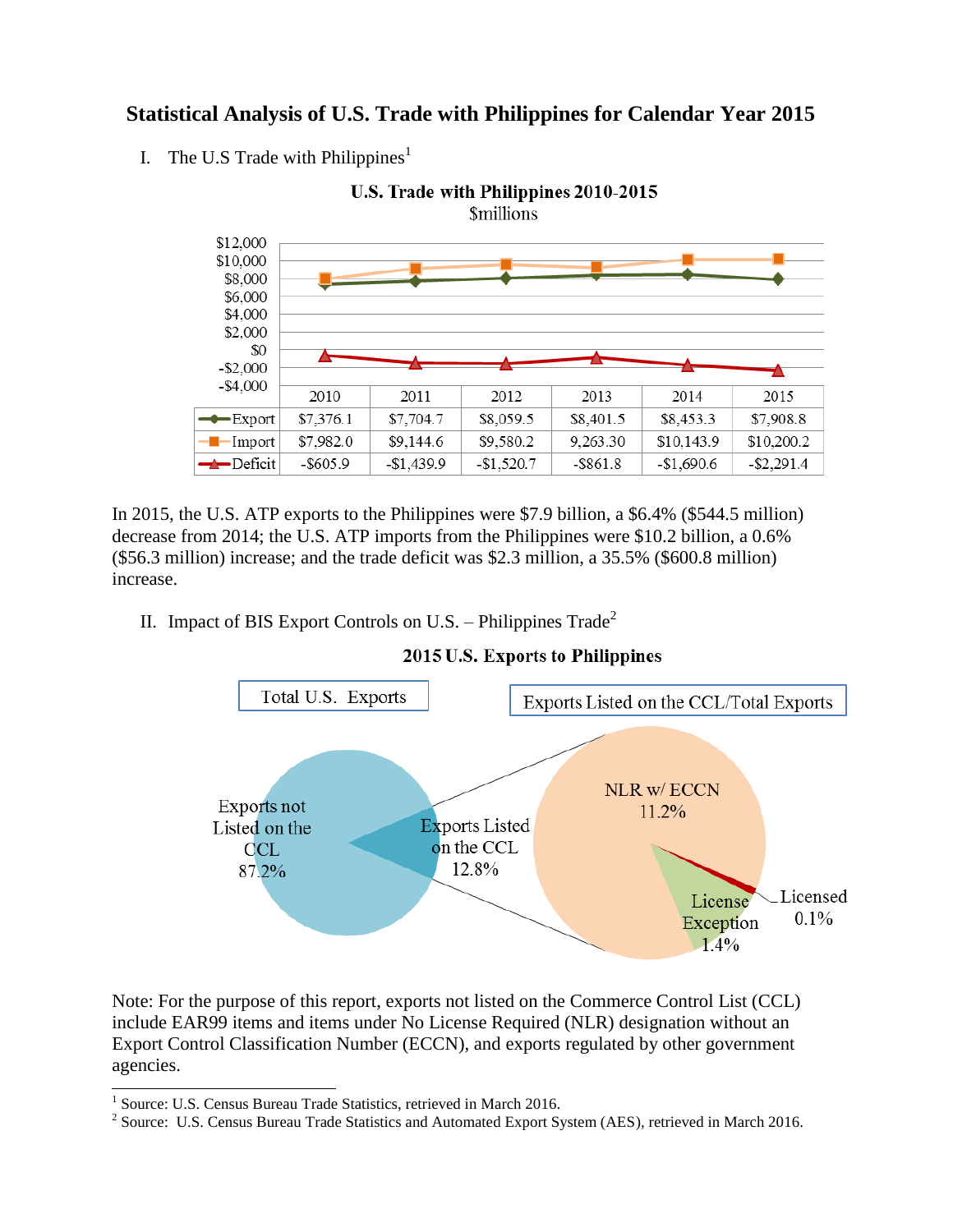Of the \$7.9 billion in U.S. exports to Philippines in 2015, only 0.1% required *a BIS license*.

Of the \$1.0 billion in U.S. exports *of items listed on the Commerce Control List (CCL)<sup>3</sup>* to Philippines, 1.0% required a BIS license in 2015.

Of the \$124.6 million in U.S. exports *subject to a BIS license requirement* to Philippines in 2015, 91.9% were exported under a BIS license exception.

In 2015, exports to Philippines shipped under a BIS license exception valued \$114.5 million, of which, \$85.3 million (74.5% of the total) included encryption commodities of software and technology (ENC), followed by shipments to country group B destinations (GBS) at \$26.3 million (23.0%).



| ENC   Encryption Commodities, Software and Technology |
|-------------------------------------------------------|
| GBS   Shipments to Group B Countries                  |

<sup>&</sup>lt;sup>3</sup> Items listed on the CCL include licensed, license exceptions and NLR with an ECCN & .y 600-series.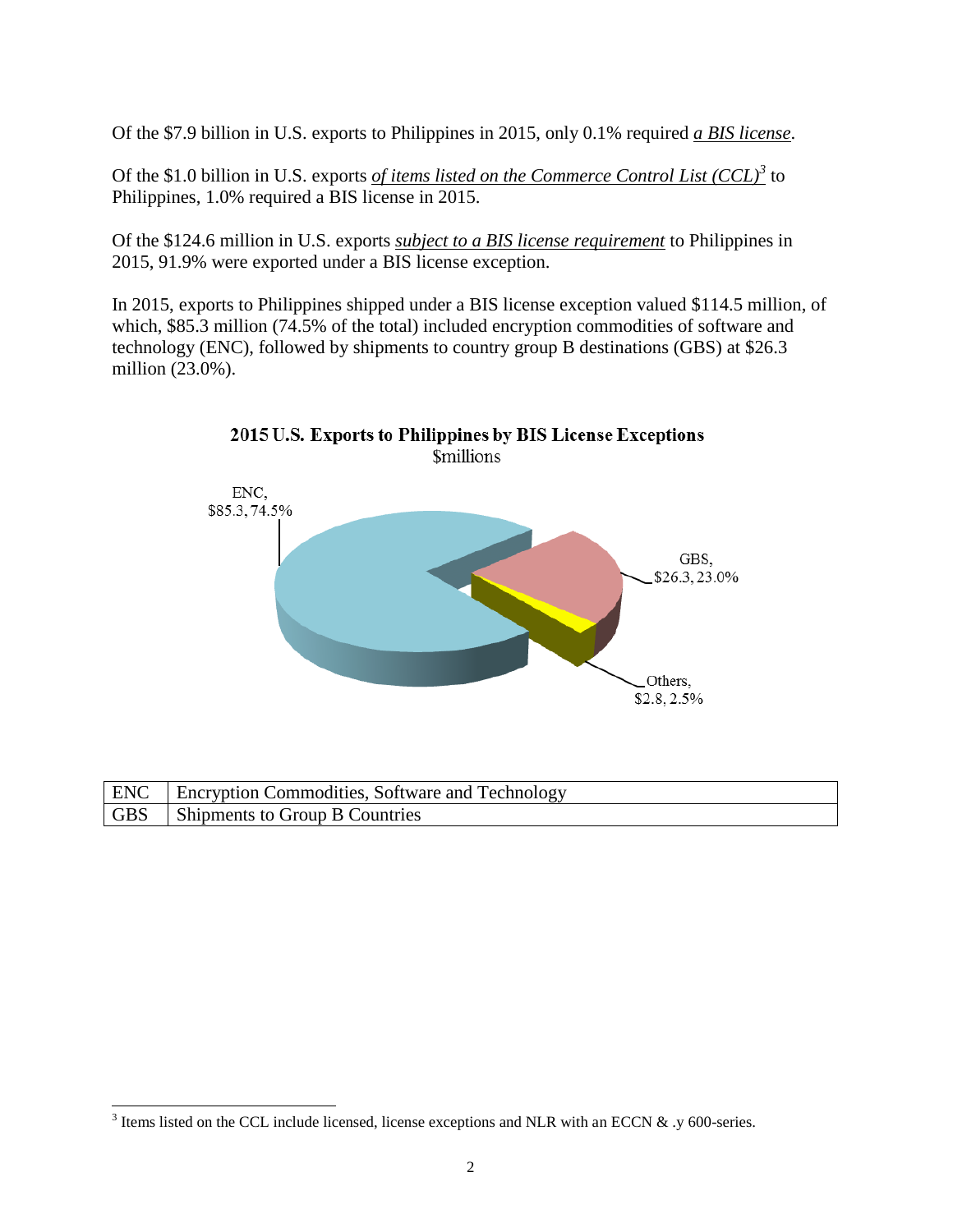## III. 2015 Trends in Exports to by ECCN and License Designation<sup>4</sup>

| <b>ECCN</b> | <b>Description</b>                                      | <b>Value</b> |
|-------------|---------------------------------------------------------|--------------|
| 9A610       | Military aircraft and related commodities               | \$3.4        |
| 0A987       | Optical sighting devices for firearms                   | \$0.9        |
| 2A983       | Explosives or detonator detection equipment             | \$0.8        |
| 3A001       | Electronic components and specially designed components | \$0.7        |

*Top Four Exports by ECCNs to Philippines by Value – Licensed (\$millions)*

*Top Four Exports by ECCNs to Philippines by Shipment Count – Licensed*

| <b>ECCN</b> | <b>Description</b>                              | <b>Shipment Count</b> |
|-------------|-------------------------------------------------|-----------------------|
| 9A610       | Military aircraft and related commodities       |                       |
| 0A606       | Ground vehicles and related commodities         | 55                    |
| 0A987       | Optical sighting devices for firearms           | 34                    |
| 2B350       | Chemical manufacturing facilities and equipment | 29                    |

*Top Four Exports by ECCNs to Philippines by Value– License Exception (\$millions)*

| <b>ECCN</b> | <b>Description</b>                                       | <b>Value</b> |
|-------------|----------------------------------------------------------|--------------|
| 5A002       | "Information security" systems, equipment and components | \$84.2       |
| 6C004       | <b>Optical materials</b>                                 | \$20.3       |
| 3A001       | Electronic components and specially designed components  | \$5.5        |
| 5D002       | Software for information security                        | \$1.3        |

*Top Four Exports by ECCNs to Philippines by Value – NLR (\$millions)*

| <b>ECCN</b> | <b>Description</b>                                                 | Value   |
|-------------|--------------------------------------------------------------------|---------|
| 3A991       | Electronic devices and components                                  | \$470.6 |
| 9A991       | Aircraft and gas turbine engines                                   | \$158.6 |
| 3B992       | Equipment not controlled by 3B002 for the inspection or testing of | \$110.9 |
|             | electronic components and materials                                |         |
| 5A992       | Low-level information security systems and equipment               | \$57.0  |

 4 Source: AES, retrieved in March 2016.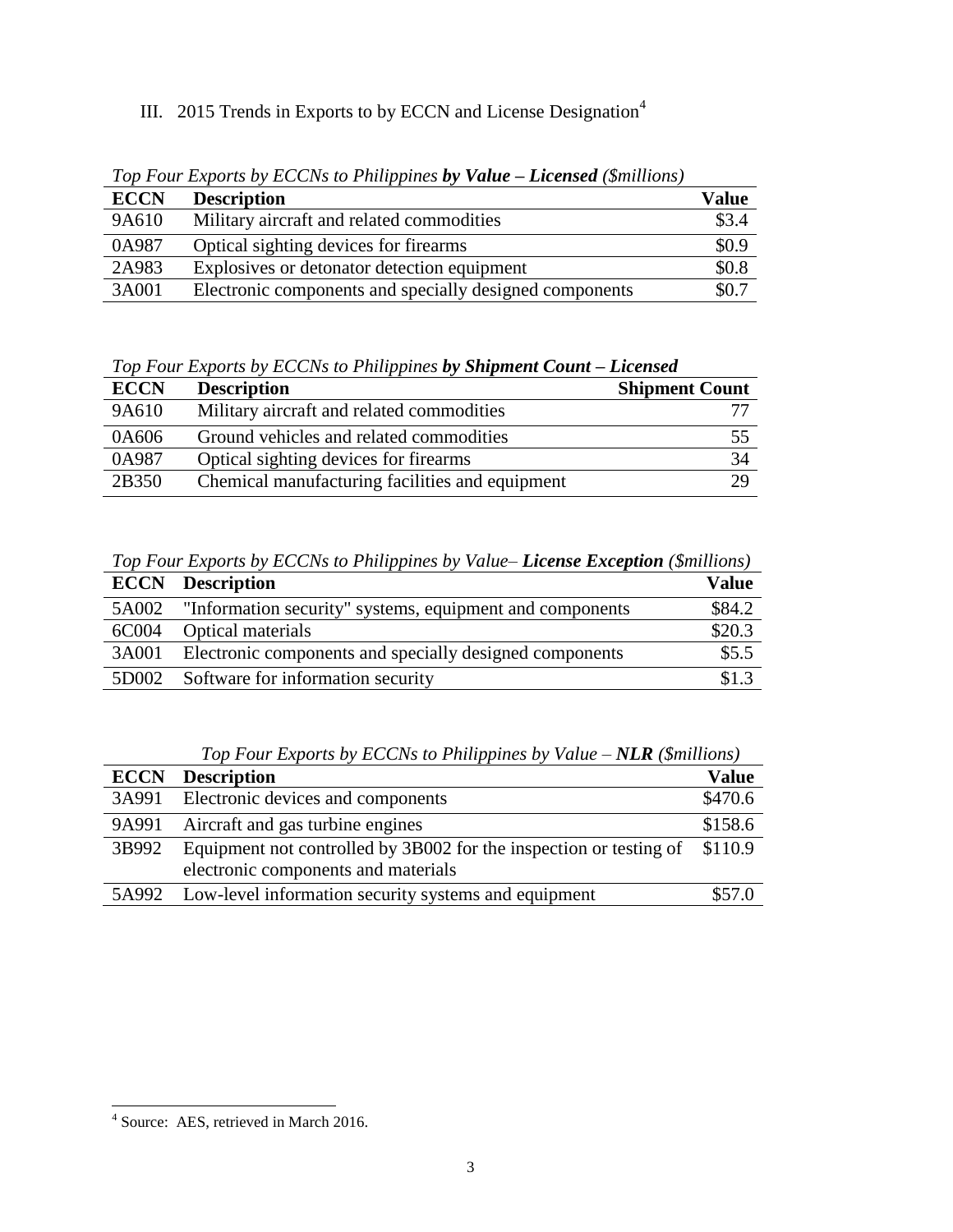



In 2015, the U.S. ATP exports to the Philippines valued \$3.1 billion, a 2.2% (\$67 million) increase from 2014; the U.S. ATP imports from Philippines were \$3.4 billion, a 5.8% (\$212 million) decrease; and the trade deficit was \$320 billion, a 46.6% (\$279 million) decrease.

| U.S. ATP Exports to Philippines 2010-2015 |                |          |         |                |         |         |          |             |
|-------------------------------------------|----------------|----------|---------|----------------|---------|---------|----------|-------------|
| <b>Smillions</b>                          |                |          |         |                |         |         |          |             |
|                                           |                |          |         |                |         |         | % of the | % change    |
| <b>ATP Category</b>                       | 2010           | 2011     | 2012    | 2013           | 2014    | 2015    | Total    | from $2014$ |
| Biotechnology                             | 22             | 27       | 27      | 35             | 57      | 59      | 1.9%     | 3.5%        |
| Life Science                              | 86             | 92       | 95      | 94             | 92      | 92      | 3.0%     | 0.0%        |
| Opto-Electronics                          | 17             | 18       |         | 8              | 10      | 15      | 0.5%     | 50.0%       |
| Information & Communications              | 437            | 438      | 556     | 520            | 422     | 434     | 14.0%    | 2.8%        |
| Electronics                               | 2.483          | 2,421    | 2,215   | 2.068          | 2,176   | 2,071   | 66.7%    | $-4.8%$     |
| Flexible Manufacturing                    | 200            | 164      | 89      | 60             | 73      | 130     | 4.2%     | 78.1%       |
| <b>Advanced Materials</b>                 |                |          |         | $\overline{c}$ |         | 2       | 0.1%     | 100.0%      |
| Aerospace                                 | 304            | 185      | 450     | 611            | 153     | 296     | 9.5%     | 93.5%       |
| Weapons                                   | $\overline{c}$ | 8        | 3       |                | 51      |         | 0.2%     | $-90.2%$    |
| Nuclear Technology                        |                | $\theta$ |         |                |         | 0       | 0.0%     | $-100.0\%$  |
| <b>Grand Total</b>                        | \$3,553        | \$3,353  | \$3,442 | \$3,402        | \$3,036 | \$3,103 | 100.0%   | 2.2%        |

In 2015, the largest categories of U.S. ATP exports to the Philippines were comprised of Electronics at \$2.1 billion (66.7% of the total ATP exports); and Information and Communications at \$434 million (14.0%).

In 2015, 39.2% (\$3.1 billion) of U.S. exports to Philippines were considered ATP items. Of these, 0.2% required *a BIS license*.

Of the \$98.6 million in U.S. *ATP exports subject to a BIS license requirement* to Philippines in 2015, 93.0% were exported under a license exception.

 5 Source: U.S. Census Bureau Trade Statistics, retrieved in March 2016.

Advanced Technology Products: about 500 of some 22,000 commodity classification codes contain products from a recognized high technology category (e.g., biotechnology).